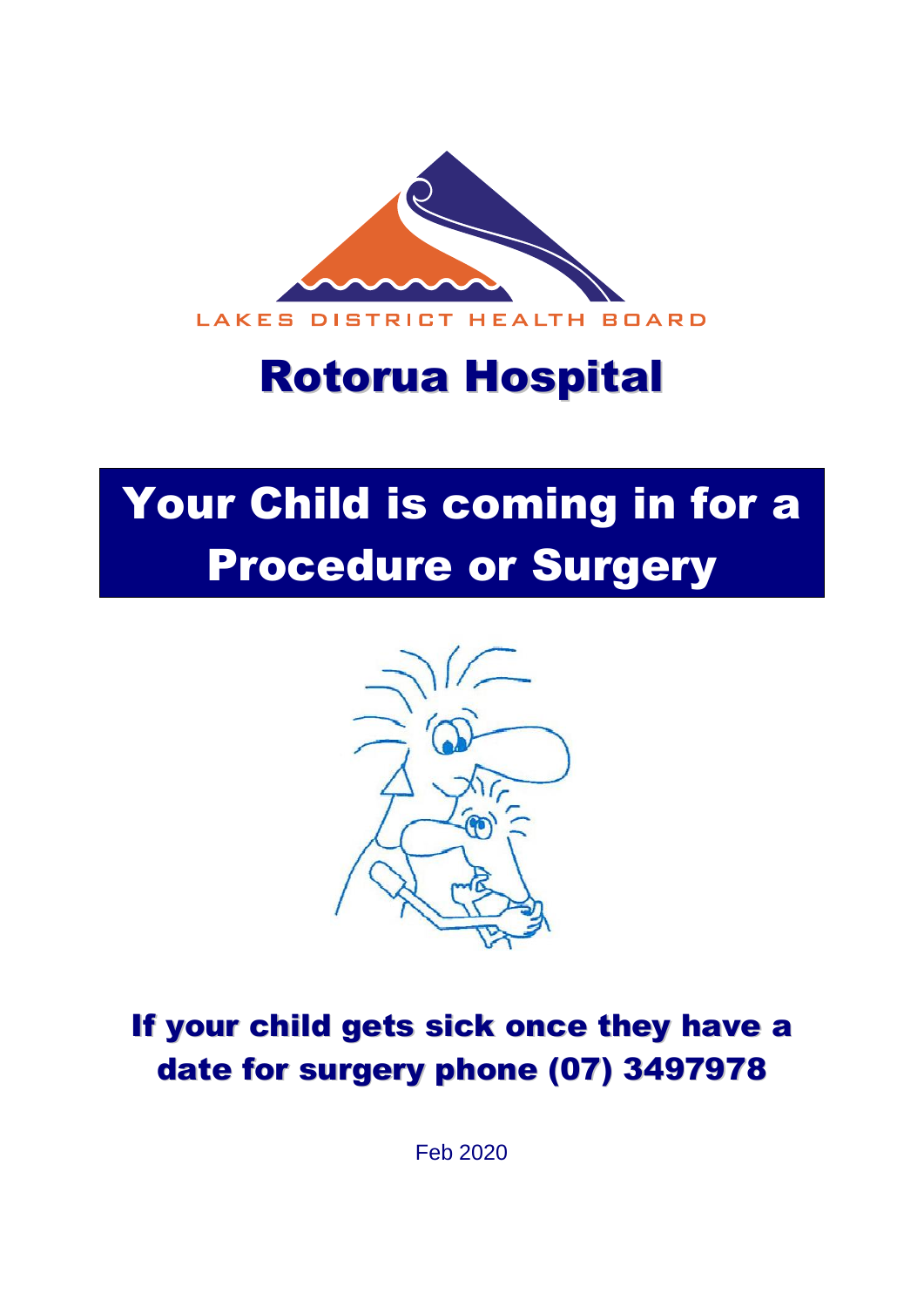$\overline{2}$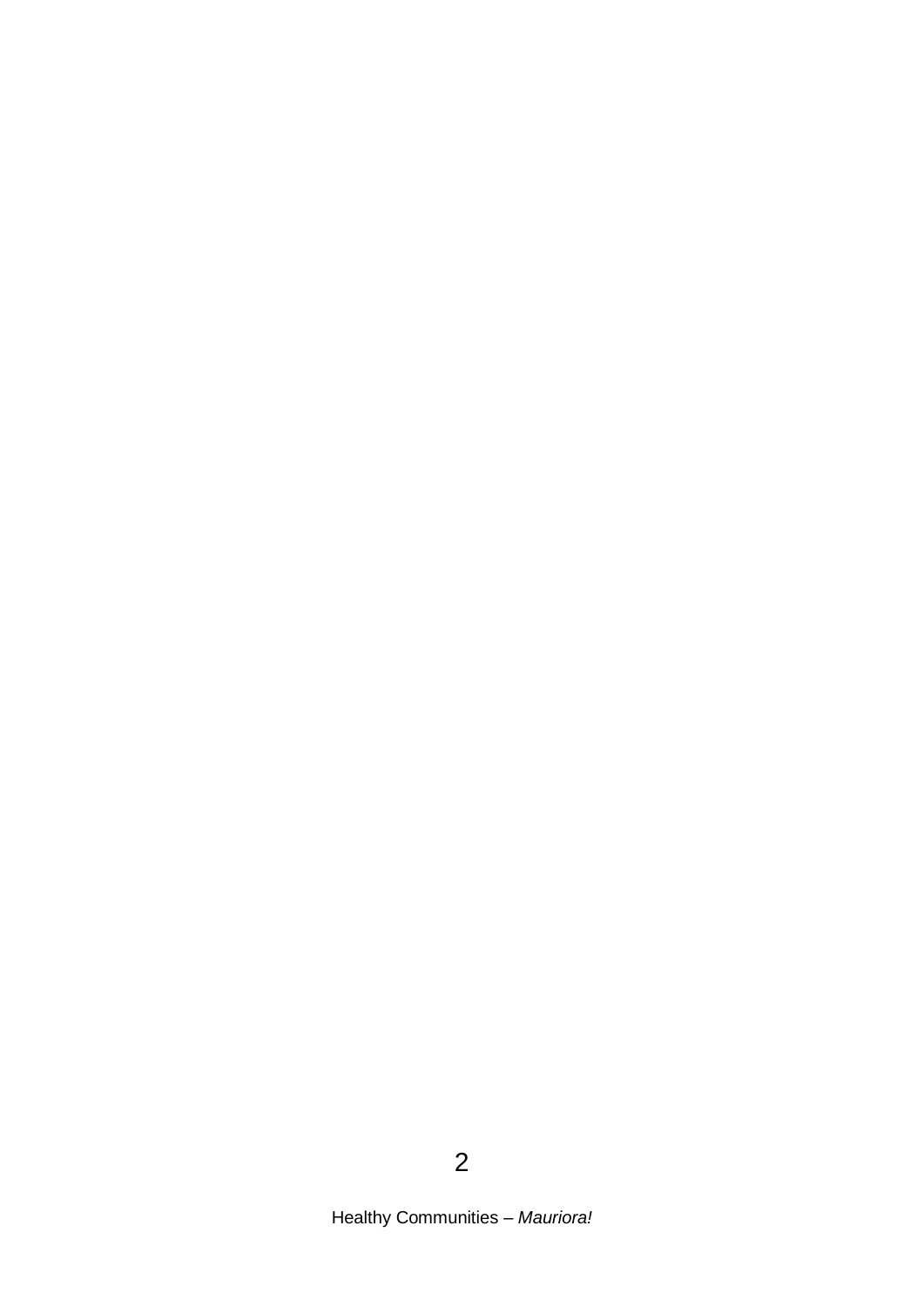### **About the Day Stay Unit**

The Day Stay Unit welcomes your child as a patient. Our staff will do everything they can to ensure that your child's visit is as comfortable as possible.

We care for 'day surgery' patients as well as patients staying overnight after surgery, including adult patients.

#### **Day Surgery Patients**

Your child will come into hospital and go home on the same day as their surgery. The length of their stay will depend upon the operative procedure and the type of anaesthetic they are having. Your child should be back among the familiar surroundings of their home before the day is out.

#### **Children Staying Overnight expected number of days-**

Your child's stay in hospital will be one or more nights depending on the type of surgery they are having and how they feel afterwards. They will come into the Day Stay Unit on the day of their operation. They will go into the Operating Theatre and then to the Children's Unit after they have recovered from the anaesthetic. Children's Unit visiting hours are from 7AM – 8PM. Please can your visitors have consideration for all our patients and children under the age of 14 must be supervised at all times. Visitors may be asked to leave if staff need to treat your child.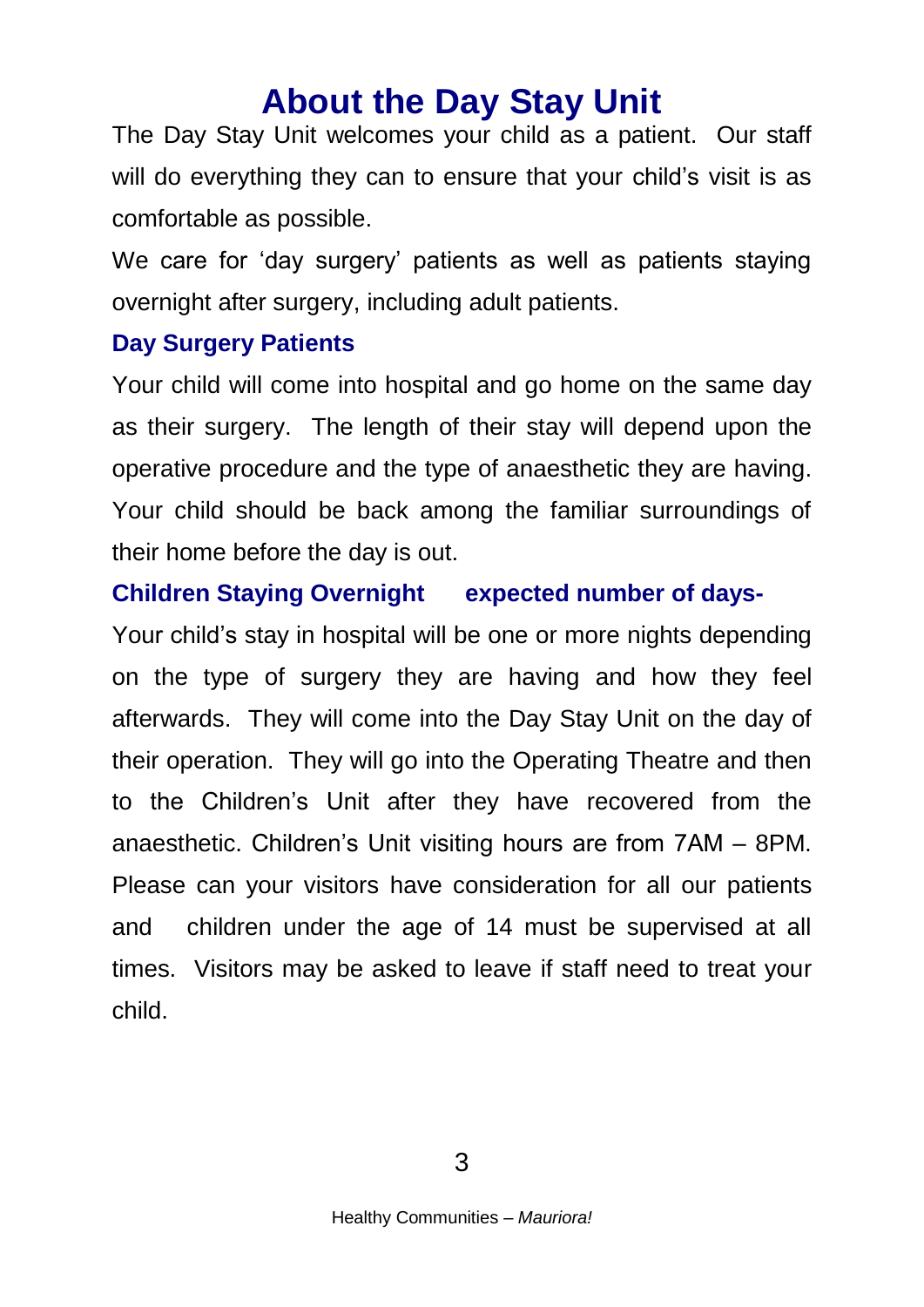### **Transport**

**If transport will be difficult to access on the day of your admission you can try the following –**

**For Rotorua patients the St Johns shuttle is able to provide transport for a gold coin donation. It is not always available for early morning pick ups though and will need to be booked.**

**St Johns health shuttle – 0800 785 646**

**Otherwise for all transport bookings and enquiries please contact the Lakes DHB hospital shuttle service on 0800 768 537**

## **Enquiries Around The Date For Surgery**

**In due course one of our booking administrators will contact you with a date for surgery. Please let them know if the date doesn't suit or if you wont be able to make it. If you simply don't turn up our resources are wasted.** 

**Contact details are;**

**Paediatric Surgery: 3497951 Ear, Nose and Throat: 3497665 Dental: 3437762 Orthopaedic: 3497866 Radiology/MR: 343 7768I** 

4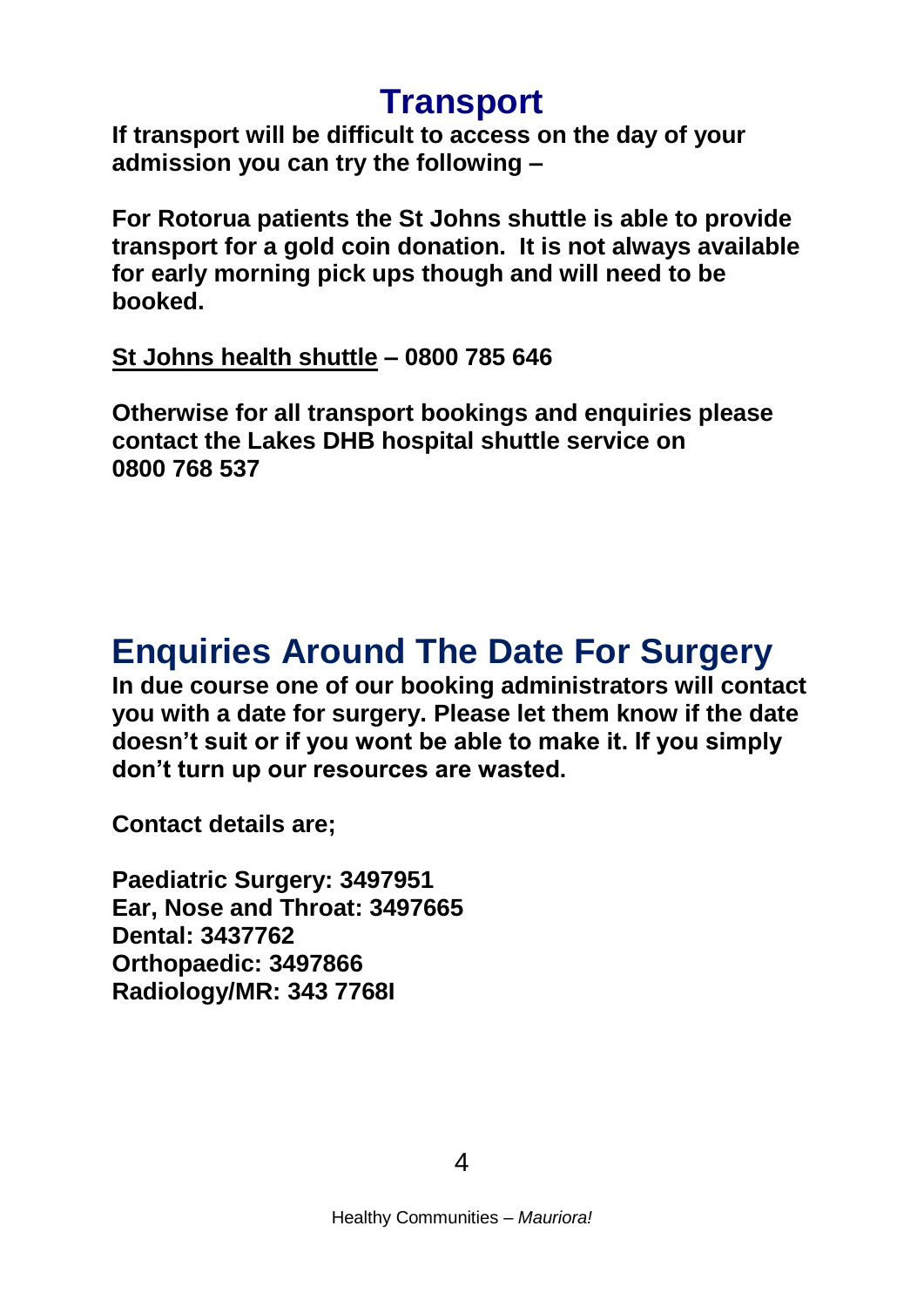## **For Your Child's Safety**

If your child develops any of the following before their surgery. please contact the Pre-operative Assessment Clinic:

▶ Telephone (07) 349 7978



Any viral infection



**School Sores** 





Urinary infection



Cougn, cold, sore throat



Scabies



Vomiting and diarrhoea



Head Lice



**High Temperature**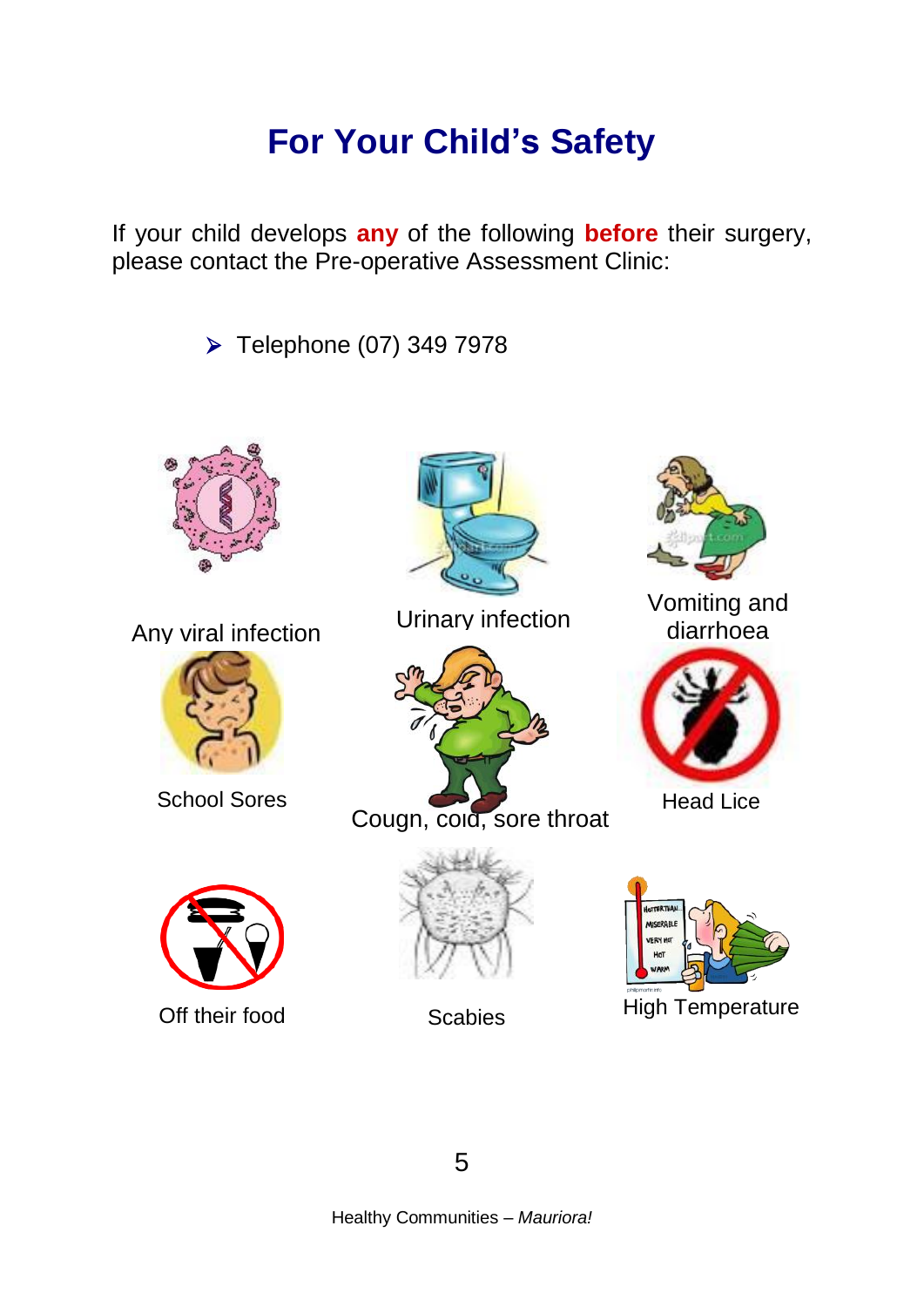## **Preparing for your Child's Admission**

There are many things you can do to prepare your child for coming into hospital. All children (except infants too young to understand) should be told

- that they are coming into hospital.
- that they will be having an operation or investigation.
- some basic information about what will happen to them when they are in hospital.

### **Timing**

It is your choice when and how to tell them about their admission.

The following are recommendations

- Children between 2 and 3 years of age should be told 2-3 days before and again on the day of admission.
- Children between 4 and 7 years of age should be told 4 -7 days before the day of admission.
- Older children will usually be involved in making decisions about the operation or investigation and discussion can take place a few weeks before the day of admission.

Some ideas of what to say

- Explain that the operation or investigation will help your child to get better
- Use simple words your child understands
- Encourage your child to talk about the operation and ask questions.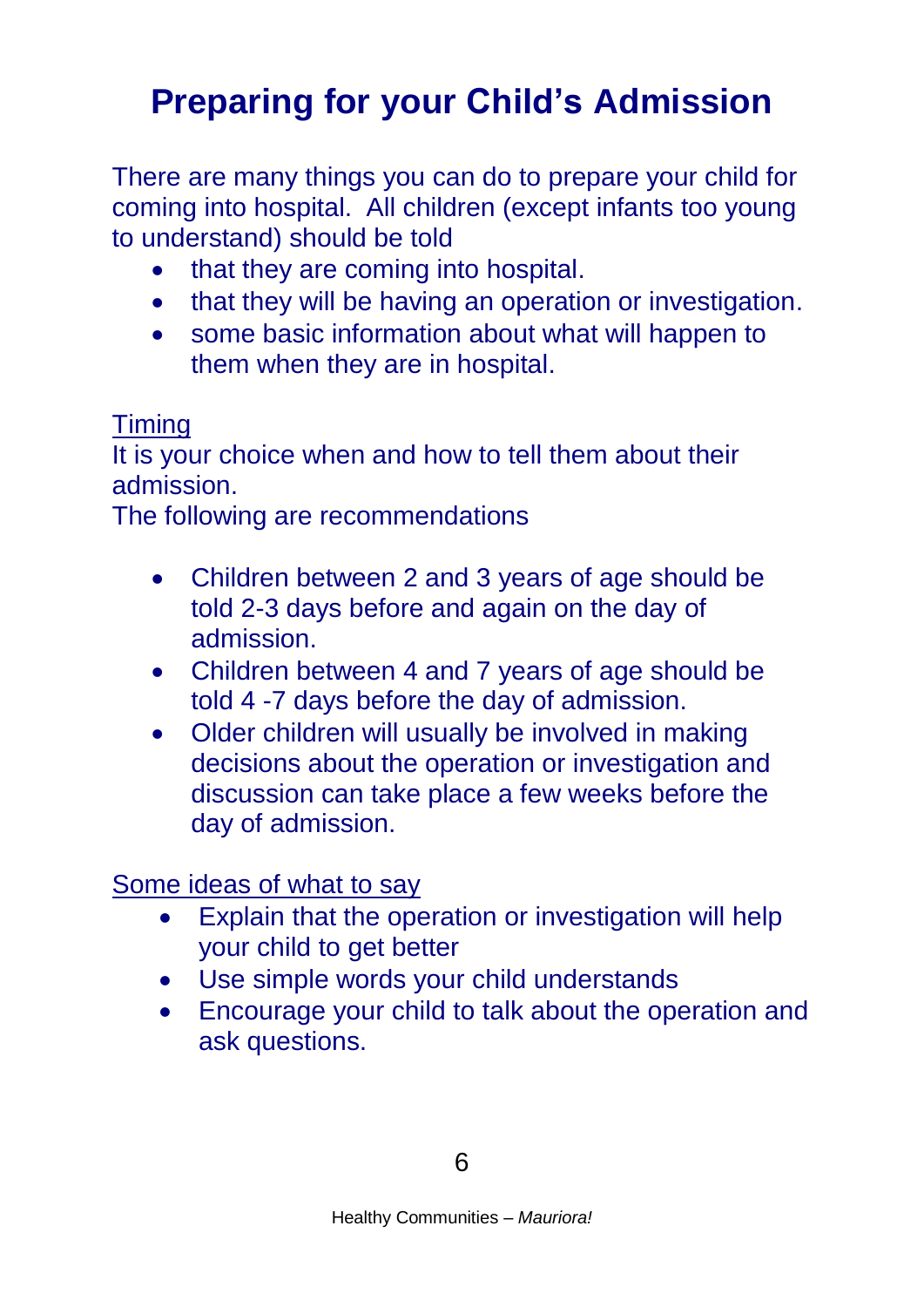- Tell your child about timing when he or she will be having the operation and investigation and how long their stay in hospital will be.
- Tell them that one of you will be able to stay with them in the Children's Unit if staying overnight.

You will be given child information brochures about having an anaesthetic. We encourage you to read these to your children prior to coming in and bring them in on the day.

If you misplace these books, please ring 07 349 7978 or pop into the Pre-operative Assessment Clinic for another one. They are also available on the Lakes DHB Website : [http://www.lakesdhb.govt.nz/News/Newslist.aspx?Mode=1&](http://www.lakesdhb.govt.nz/News/Newslist.aspx?Mode=1&ID=7361) [ID=7361](http://www.lakesdhb.govt.nz/News/Newslist.aspx?Mode=1&ID=7361)

*We have play therapists available to assist with coaching, distraction or education around the child's procedure or intervention. If you would like to take advantage of this service, please contact the children's unit – 07 349 7711 ext 7970.*

### **Useful Websites**

The following websites have some information that you may find useful for preparing yourself and your child for coming in for a procedure www.kidshealth.org.nz www.rch.org.au www.patient.co.uk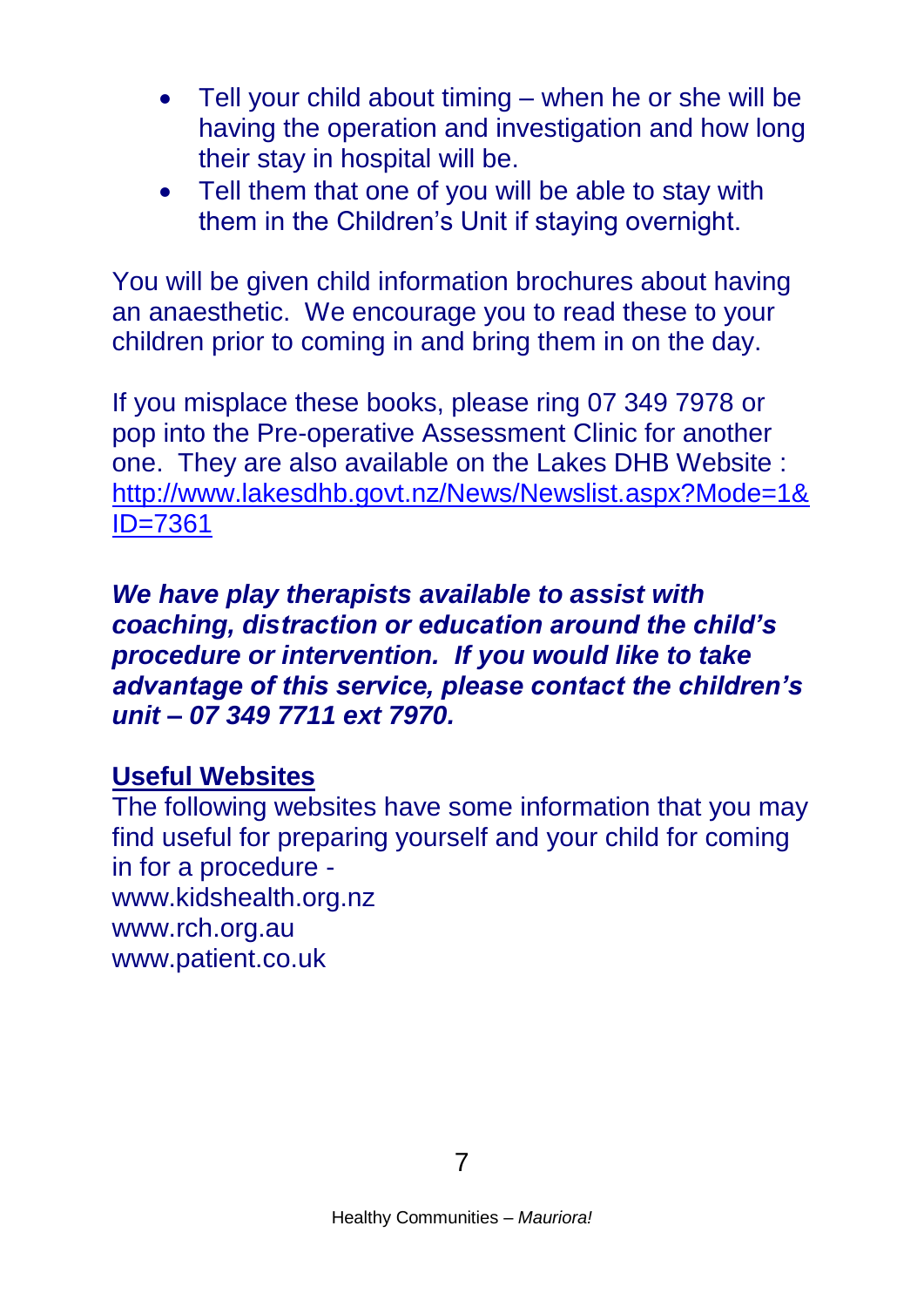## **Preparing for your Child's Admission**

It is important that your child has an empty stomach before their operation. This reduces the chance of food getting into their lungs by accident under anaesthetic.

#### **Q: When are they allowed to eat/drink before the operation? A:**

|                                                                 | Food/light<br>meal/milk                                      | <b>Clear</b><br>fluids/breast<br>milk                    |
|-----------------------------------------------------------------|--------------------------------------------------------------|----------------------------------------------------------|
| Admission<br>time<br>7.00am-9.00am<br>(morning surgery)         | May eat up<br>until<br>2.30am                                | Clear fluids until<br>6.30am<br>then<br>nothing by mouth |
|                                                                 |                                                              | Breast milk until<br>4.30am                              |
| Admission time<br>9.00am- 11.00am<br>(late morning)<br>surgery) | until<br>May eat up<br>4.00am                                | Clear fluids up<br>until 8.00am then<br>nothing by mouth |
|                                                                 |                                                              | Breast milk until<br>6.00am                              |
| Admission<br>time<br>11.00am - onwards<br>(afternoon surgery)   | Please eat a light<br>drink<br>breakfast/<br>milk before 7am | Clear fluids until<br>11am<br>then<br>nothing by mouth.  |
|                                                                 |                                                              | Breast milk until<br>9am.                                |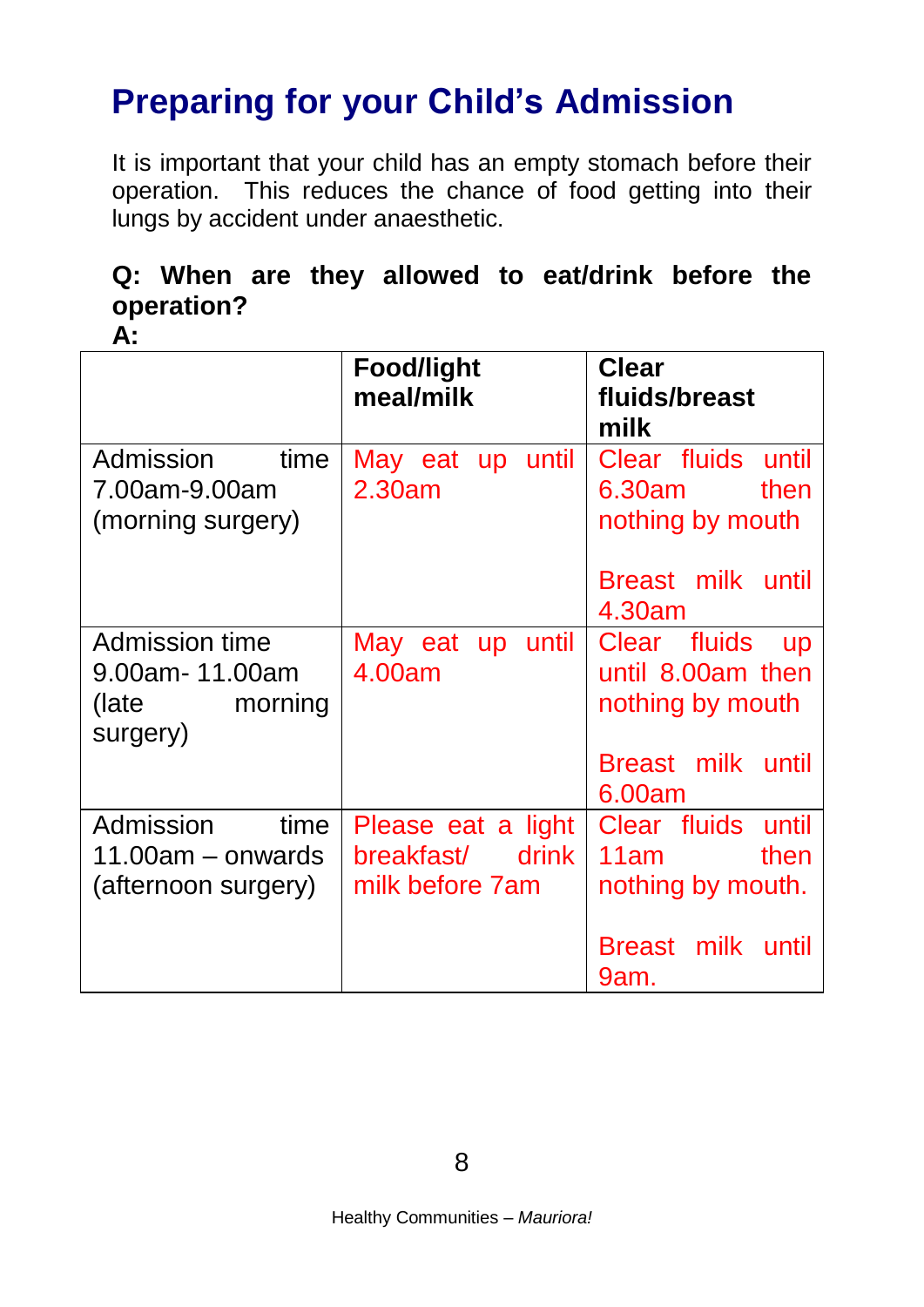### **Patient frequently asked questions:**

### **Q: Why can't they eat or drink before their surgery/procedure?**

**A:** It is important to stop eating and drinking in plenty of time before the operation i.e. be 'Nil by Mouth'.

The body has a protective reflex which keeps food in the stomach and prevents it coming back up into the lungs, but this is lost under anaesthesia. Therefore if there is food in the stomach, there is a higher risk of regurgitating this food and this may enter the lungs and cause pneumonia and complications may include death from this. This is called aspiration.

### **Q: Why is aspiration so bad?**

**A:** If stomach contents enter the lungs it can cause pneumonia (nasty chest infection) and make them very unwell and prolong their stay in hospital.

#### **Q: Should I wake my child up to 2 hours before the scheduled time for the procedure or surgery to give him/her clear fluids?**

**A:** Yes, avoiding dehydration is very important. It also adds to their comfort before the operation not to be thirsty and can prevent nausea after the surgery.

### **Q: What are clear fluids?**

**A:** Water, clear juice (no pulp), black tea or black coffee, isotonic sports drinks, but NO milk based drinks. Any fluid you can read a newspaper through. No alcohol or anything fizzy.

**Please note:** If you have any questions about these fasting guidelines for your child please contact either pre-assessment clinic or the booking administrator (see page 7)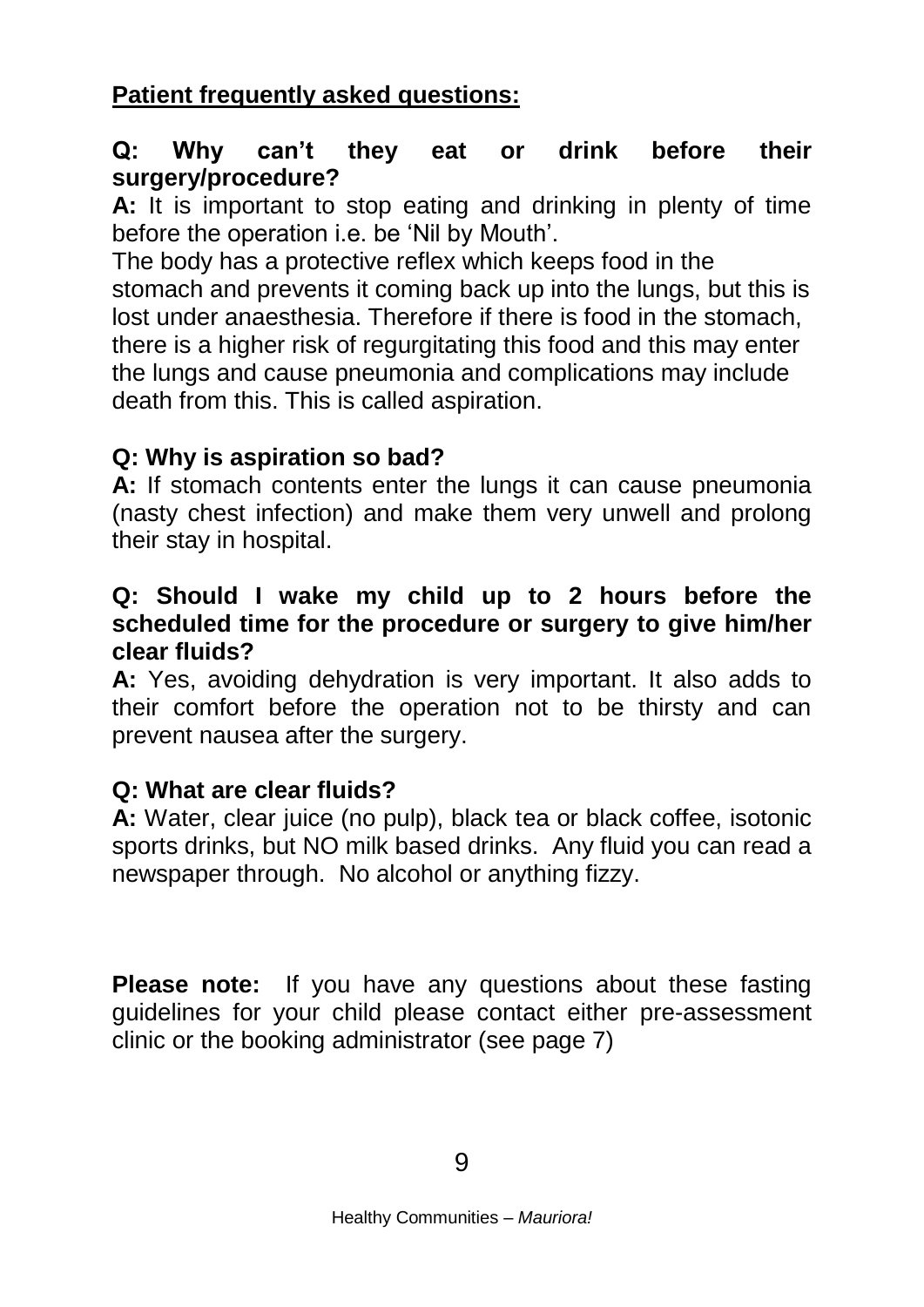### **Preparing for your Child's Admission**

Please follow these instructions, as not following these may result in your child's surgery being postponed.

- ▶ Do not allow your child to chew gum or suck lozenges 8 hours prior to surgery.
- ▶ Your child needs to have a shower but do not use body lotion or talcum powder.
- $\triangleright$  Please dress your child in clean clothes.
- Ensure your child is wearing no makeup, jewellery or nail varnish on the day of surgery.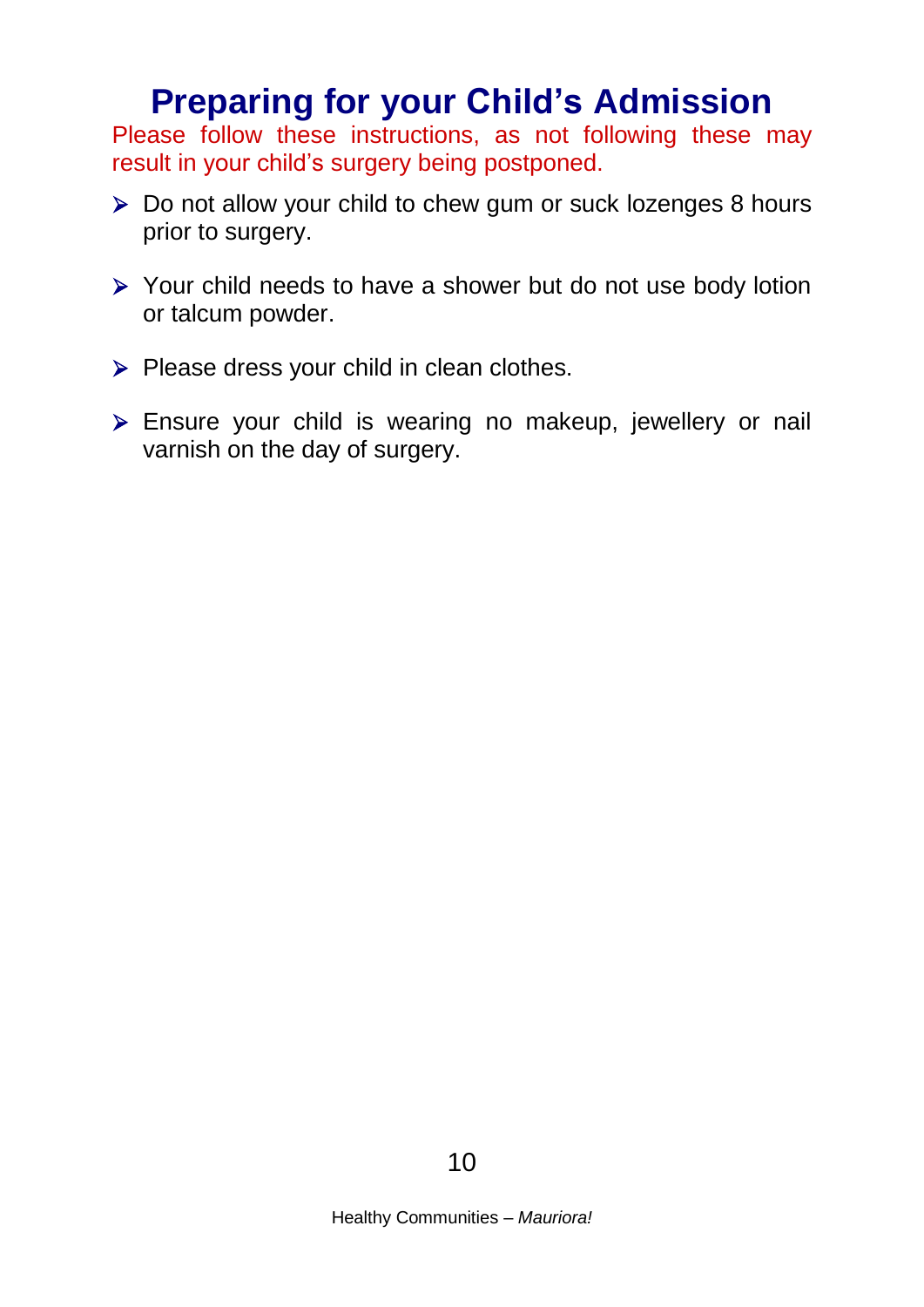## **What to Bring with Your Child**



Any drugs, medicines or inhalers that your child is currently, or has recently been taking



A favourite toy, book or electronic device for your child to play with while they wait for surgery.



Their x-rays if appropriate.



Glasses, lenses, hearing aids if applicable.

 $\triangleright$  Clothes for their surgery will be provided as necessary.

If staying overnight, please bring a small bag with their personal toilet gear, favourite toy, slippers or shoes, dressing gown and a set of day clothing.

We encourage a parent to stay with the child if they have to stay in hospital overnight. Please bring your own personal toilet gear and clothes that are comfortable to sleep in.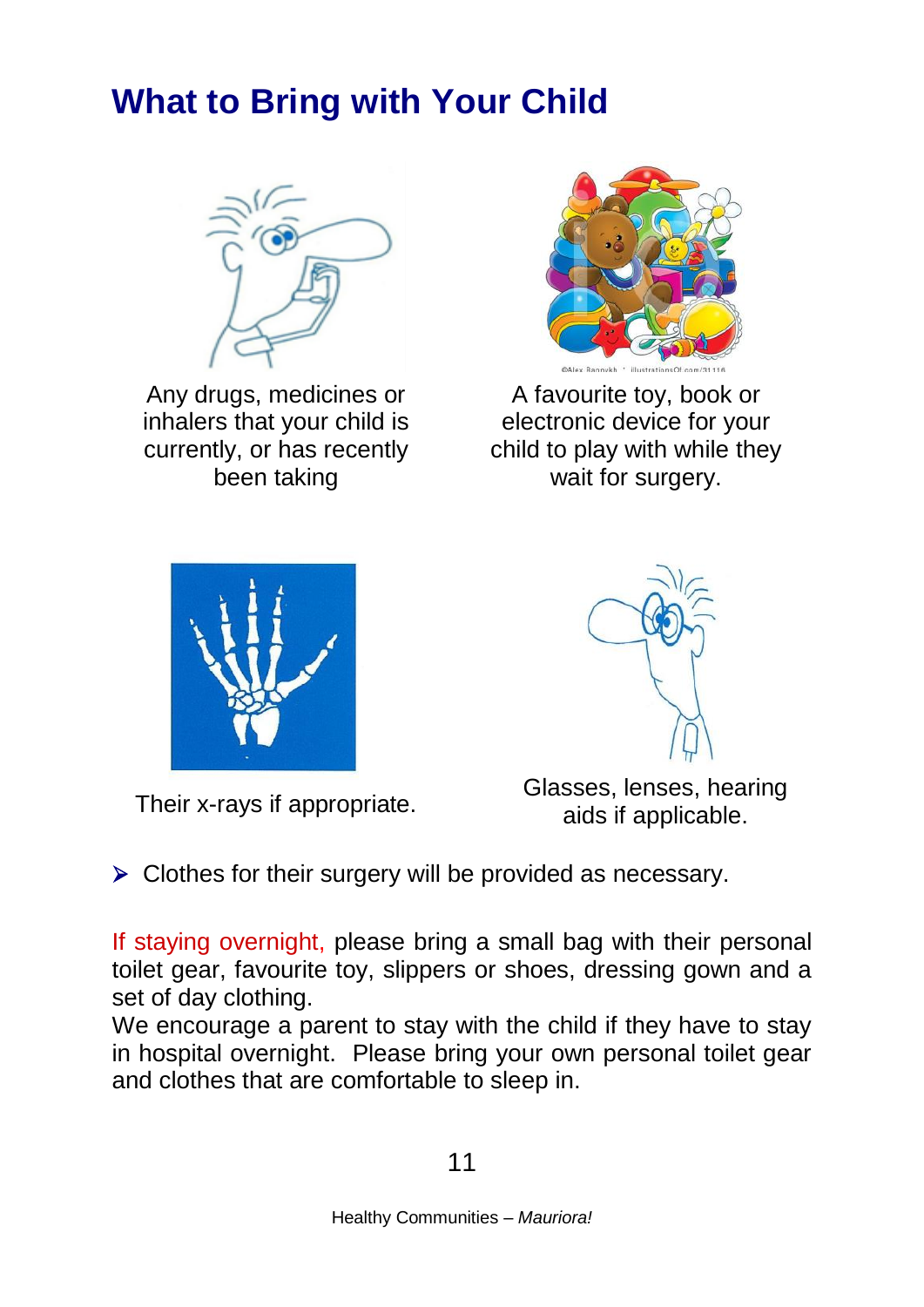## **Medications**

**On the day of your child's surgery, they must take the following medications as normal:**

………………………………………………………………………………… ………………………………………………………………………………… ………………………………………………………………………………… …………………………………………………………………………………

## **Stop the following medications:**

…………………………………………………………………………………  $\mathcal{L}^{(n)}$ ………………………………………………………………………………… …………………………………………………………………………………

## **Other pre-operative instructions**

………………………………………………………………………………… ………………………………………………………………………………… …………………………………………………………………………………

### **If you have any concerns please contact the Pre-operative Clinical Nurse Specialists Telephone no. (07) 349 7978.**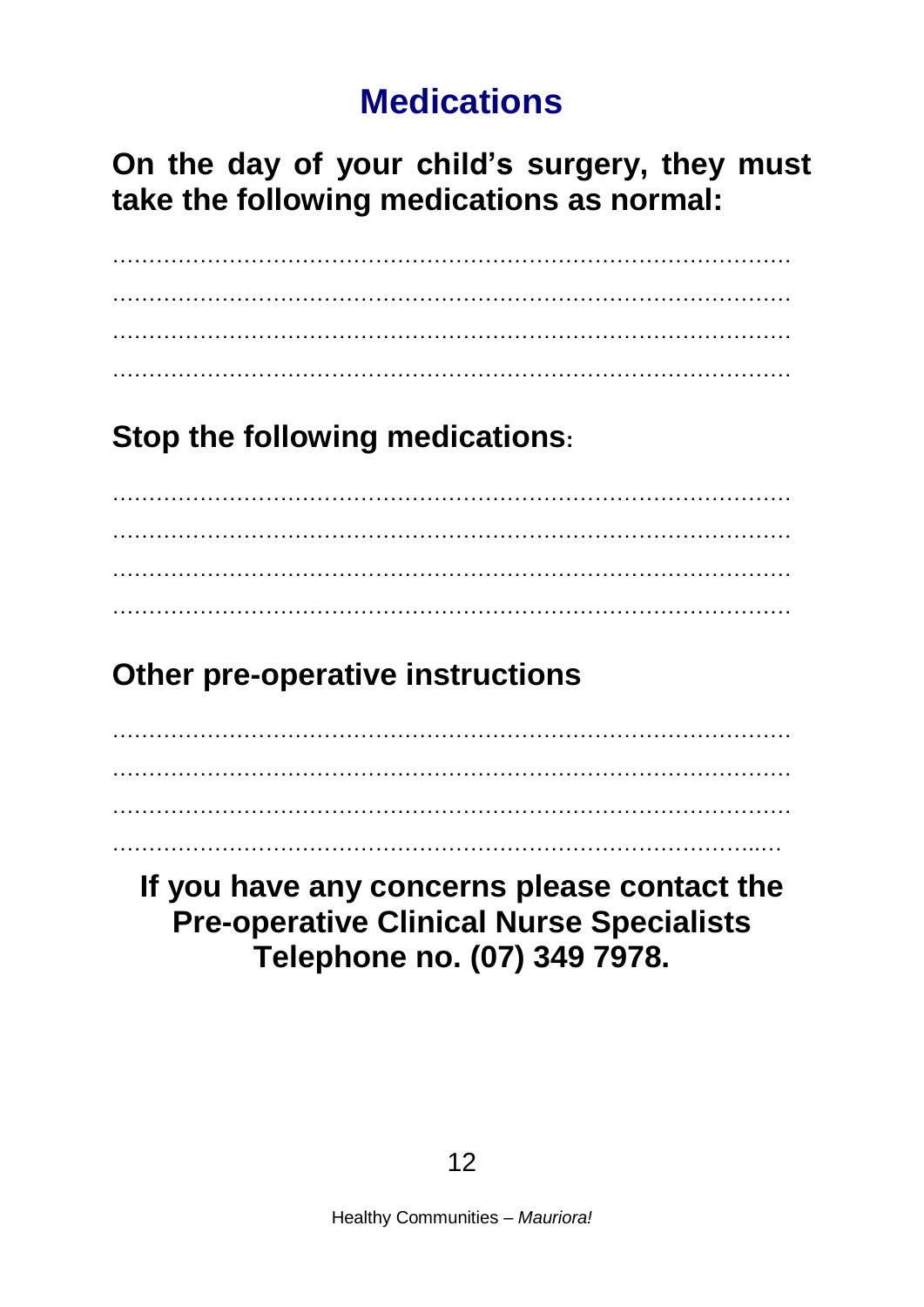## **On the Day of Surgery – How to get there**

### **Map of Rotorua Hospital campus and location of the Day Stay Unit**



Please present with your child to the **Day Stay Unit** on the day of the surgical procedure at the time given to you.

The **Day Stay Unit** is located on the second floor of the Clinical Services Building (CSB).

- $\triangleright$  Coming in through the main entrance of the hospital, go straight ahead through the atrium towards the lake, take your first left, then take the first lift on your left, go to the second floor.
- On the second floor follow the signs to the **Day Stay Unit.**

*Please note : if your child is coming in for an MRI scan, please present with your child to the Children's Unit.*

13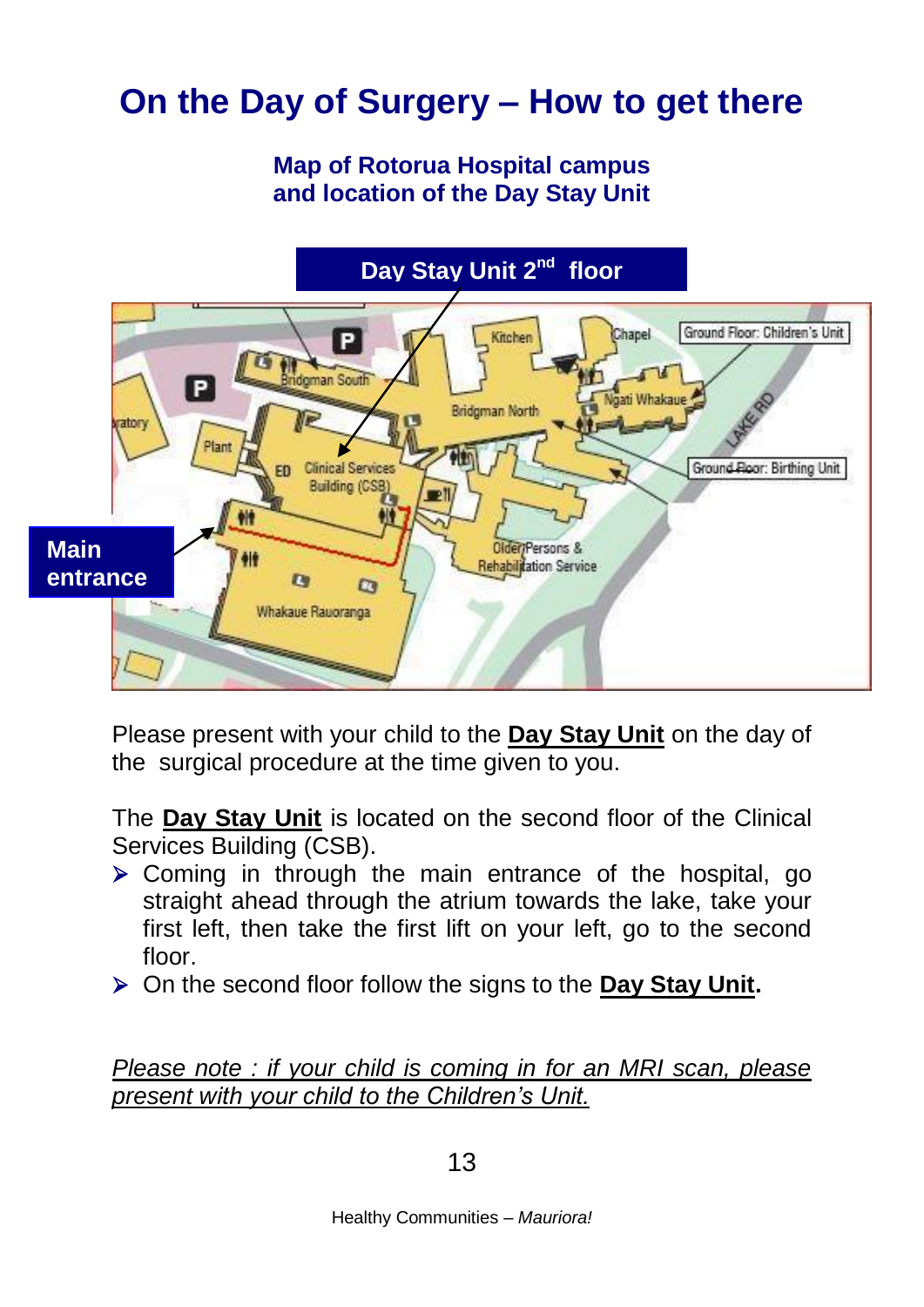## **Who Should Come With Your Child?**

All children must be accompanied by a parent or guardian.



We encourage a parent to stay with their child before and after their surgery, as a parent's presence can be a great comfort to a child.

In some circumstances a parent will be invited to come into the operating theatre with their child until they are asleep. This is purely for the comfort of the child.

#### **If your child is 15 years old or younger you must not leave until consenting for both the operation and anaesthetic has been completed. The operation cannot happen without this.**

We ask that a maximum of two **support p**eople come with each child, due to limited space and for the privacy of all patients. If you have other children please try to leave them with a caregiver at home so you can focus your attention on the child having surgery. If at any point you need to leave please ensure our staff have your contact details and know where you are going.

If you are breast feeding, you may bring your baby, but please arrange for someone to look after the baby if you are planning to accompany your child until they are asleep.

One parent/caregiver **may** be able to sit in the recovery room with their child after the operation provided the child is safely awake Access to the recovery room is not allowed if we have any safety concerns for any of the patients there. No other children will be allowed in the recovery room.

14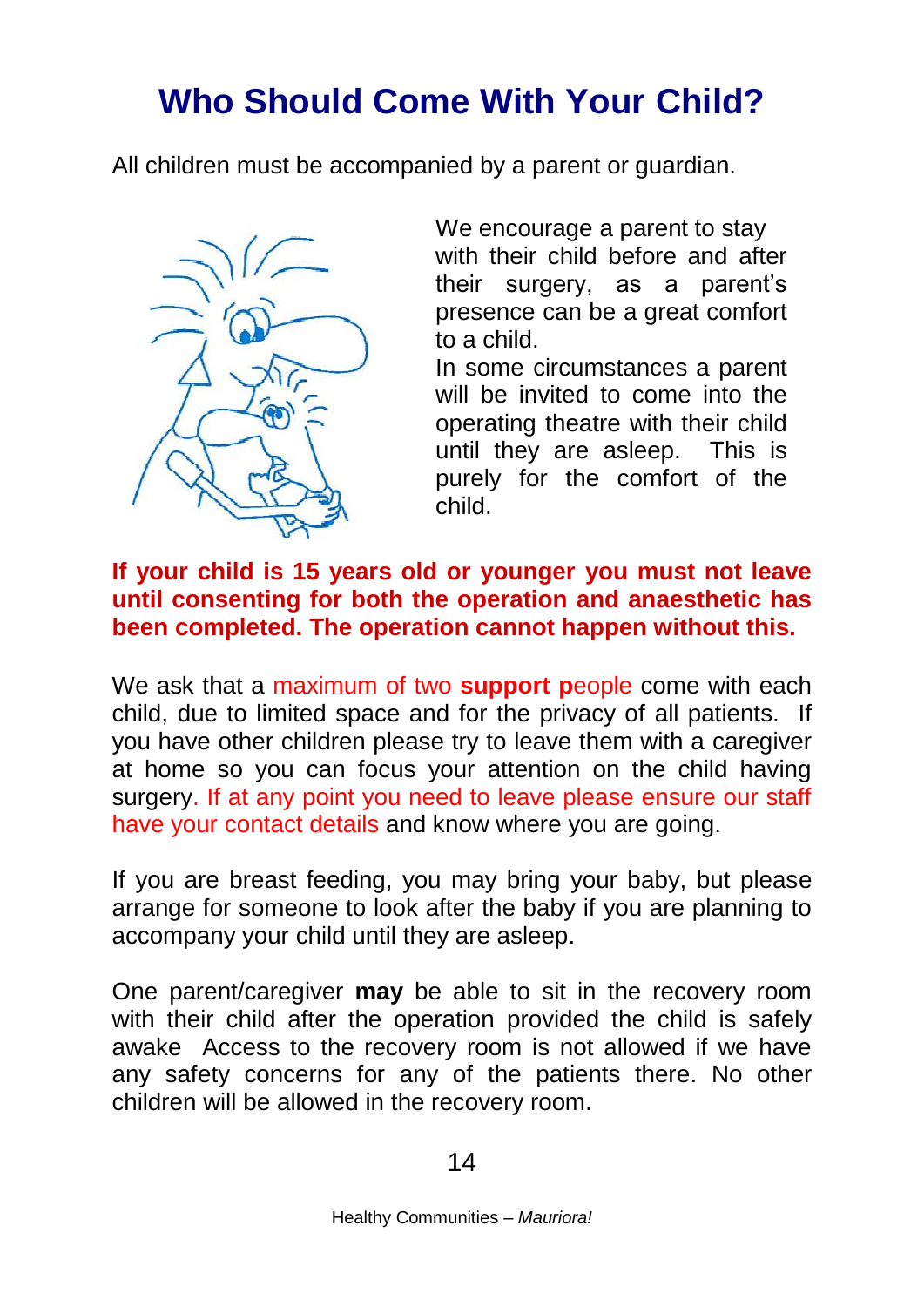## **On The Day Of Your Child's Surgery/Procedure**

- $\triangleright$  Please arrive at the time given to you on your child's admission letter. On arrival at the Day Stay Unit please give your child's name to the receptionist to register, you will then be shown to their bed/chair.
- $\triangleright$  One of the nurses will prepare you and your child for the surgery/procedure. Your child will be seen by the anaesthetist. As parent/legal guardian, you will be required to consent for your child's anaesthetic. The Anaesthetist will answer any queries you may have.
- ▶ Your child will be asked to change into pyjamas/gown before going to theatre.
- $\triangleright$  There will be some waiting time before surgery commences. We try to arrange the schedule so smaller children have less waiting. Please bring a book, favourite toy or electronic device for entertainment while waiting.
- $\triangleright$  Some children are given a premedication before theatre. Premedication is the name for drugs which are given before an anaesthetic. These are given for many reasons – to ease anxiety, pain relieving drugs and treatment for illnesses like asthma. Not every child needs a premedication, it depends on your child's surgery and condition. This will be discussed with you by the anaesthetist on the day of surgery.
- ▶ Cream may be applied to your children's hands or arms prior to going to theatre. It numbs the skin making cannula insertion less painful.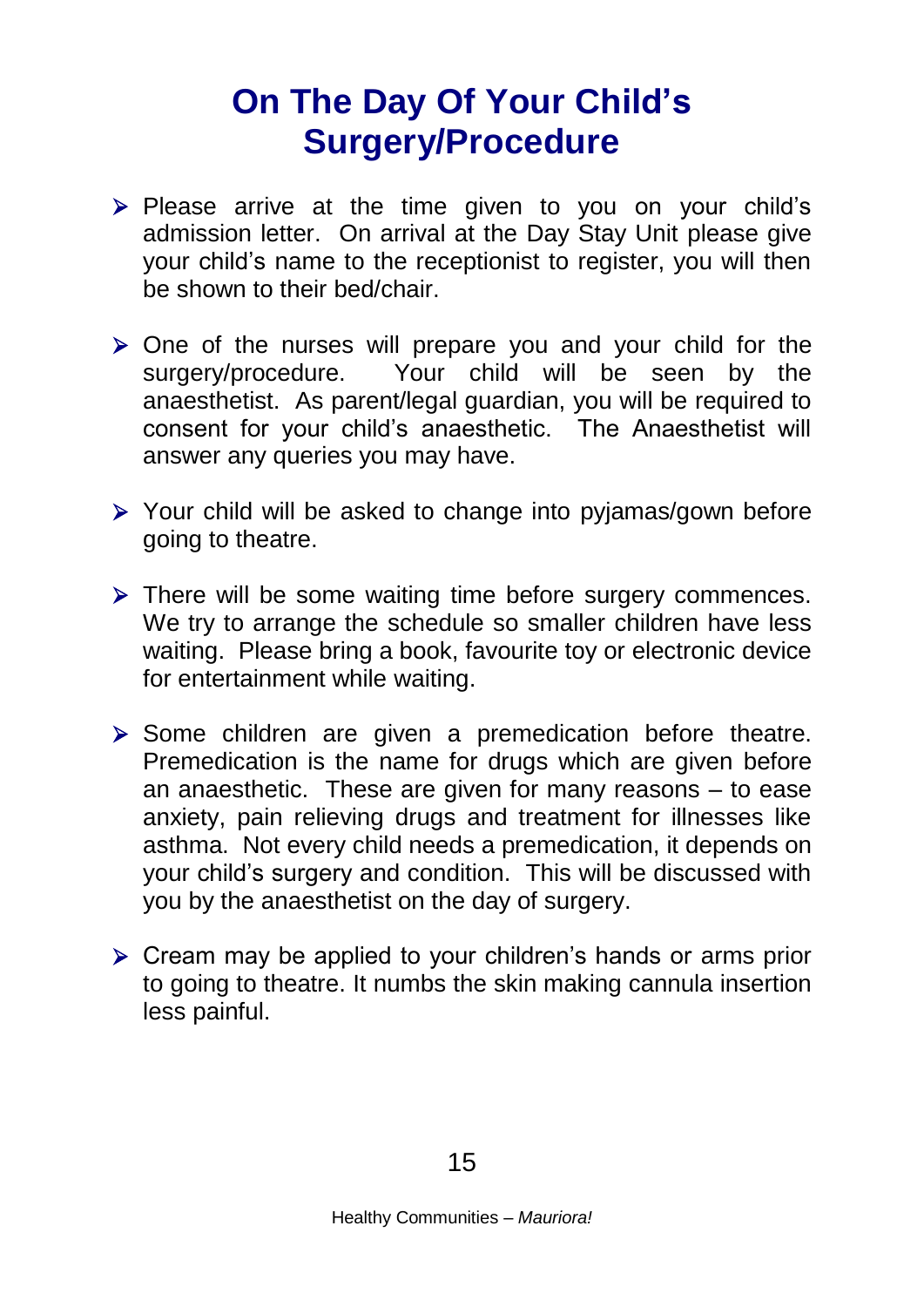### **Going To Theatre & The Anaesthetic**

You will meet the anaesthetist who is looking after your child on the day of surgery. They will talk to you, explain things, answer your questions and ask you to sign a consent form. Children need to be 16 years old to sign their own form. If your child is 15 years old or younger you as a parent or legal guardian will need to sign the consent form on their behalf.

The pre-assessment nurse specialist will give you this information in advance of the day of surgery so you have some idea about what to expect. You are welcome to ask to see an anaesthetist prior to the day of surgery if you wish.

An anaesthetist is a specialist doctor who remains with your child throughout their surgery/procedure keeping them safe and as comfortable as possible.

When it is your child's turn they will walk into theatre usually with one of the nurses. A parent can be very calming for a child going into an unfamiliar environment such as an operating theatre. If your child is older than 10 months and you are relaxed and calm we welcome your presence and help while we put your child to sleep. Sometimes if we want to focus solely on the child we may ask parents not to come into theatre - this is purely for safety reasons so please do not be offended.





Mum or dad may look like this. The doctors may be dressed

like this

16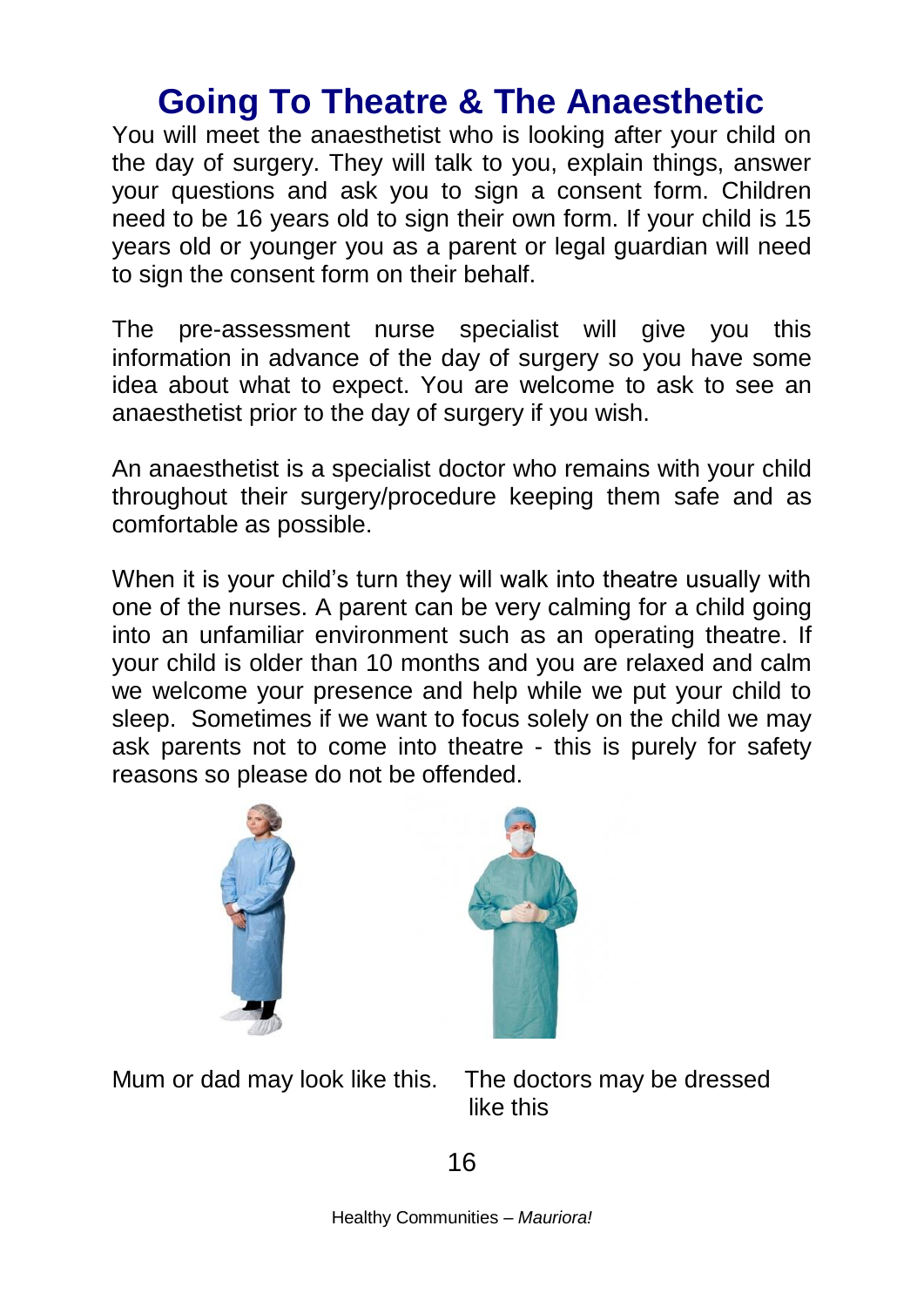To allow the surgery/procedure to occur we will give your child a general anaesthetic (GA). Medications are administered which make your child fall 'asleep.' They remain in this 'asleep' state until the operation finishes and we allow them to 'wake-up.'

There are two options for putting your child to 'sleep.' Either they can breathe anaesthetic gases through a soft silicone face mask, or we can put an intravenous (IV) cannula in and give them anaesthetic medication through this.



Either way we need your child to understand what we're doing and try to help us. If they are unwilling to help us we can try and coerce them, or occasionally a sedative syrup premed to help ease their anxiety can be used.

By placing numbing cream on the skin in advance we can usually place an intravenous cannula with minimal pain. We still need your child to help us and stay relatively still though.

Going to 'sleep' with medication through the IV cannula occurs very quickly. Going to 'sleep' breathing the anaesthetic gases can take some time depending on the age and size of your child. It is normal to go through a wriggly stage with noisy breathing when going to 'sleep' using the gases so please do not be frightened if this occurs.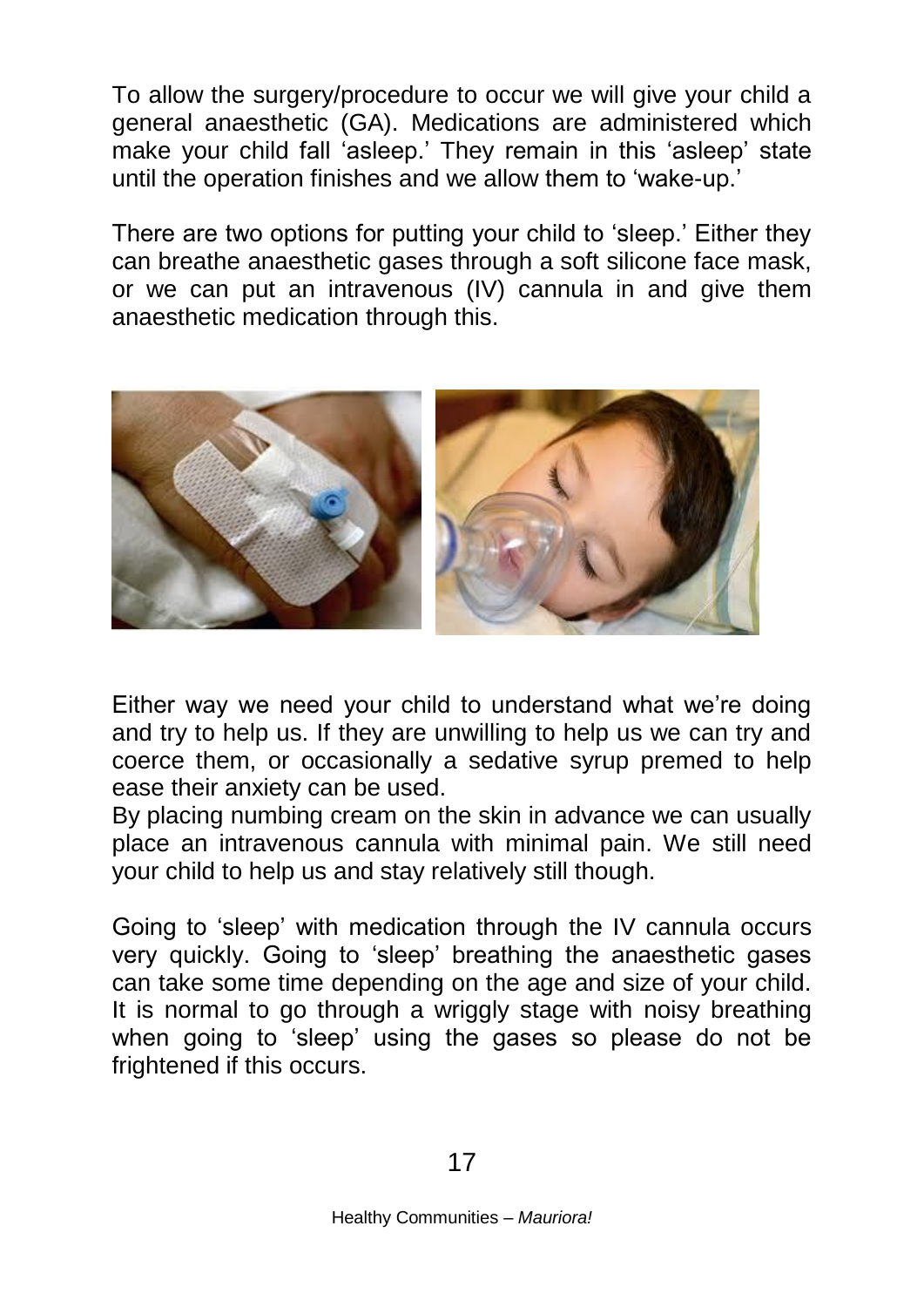Once your child is 'asleep' you can give them a kiss if you'd like and a nurse will take you back to the waiting area while the operation proceeds. The Anaesthetist will care for your child during their operation, ensuring that they are safe and fully unconscious.

Pain relief medication or numbing injections are administered while your child is 'asleep' to minimise pain after the operation. Usually a plastic tube (airway) is put in your child's mouth to keep them breathing safely. If day surgery is planned your child can usually go home within a couple of hours of 'waking-up.'

Your child should not remember any part of the surgery/procedure and if they are fit and healthy a GA is very. very safe.

Risks include –

- being sleepy or confused for a period of time following the operation,
- nausea/vomiting,
- sore throat.
- chipping teeth or cuts to the lips or tongue.
- Bruising from IV cannula insertion

Very rarely serious and unpredictable problems such as allergic reactions, nerve injuries or remembering things can occur. Your anaesthetist is trained to prevent or treat these rare events. The chance of your child dying during a routine elective operation is similar to the chance of them being struck by lightening!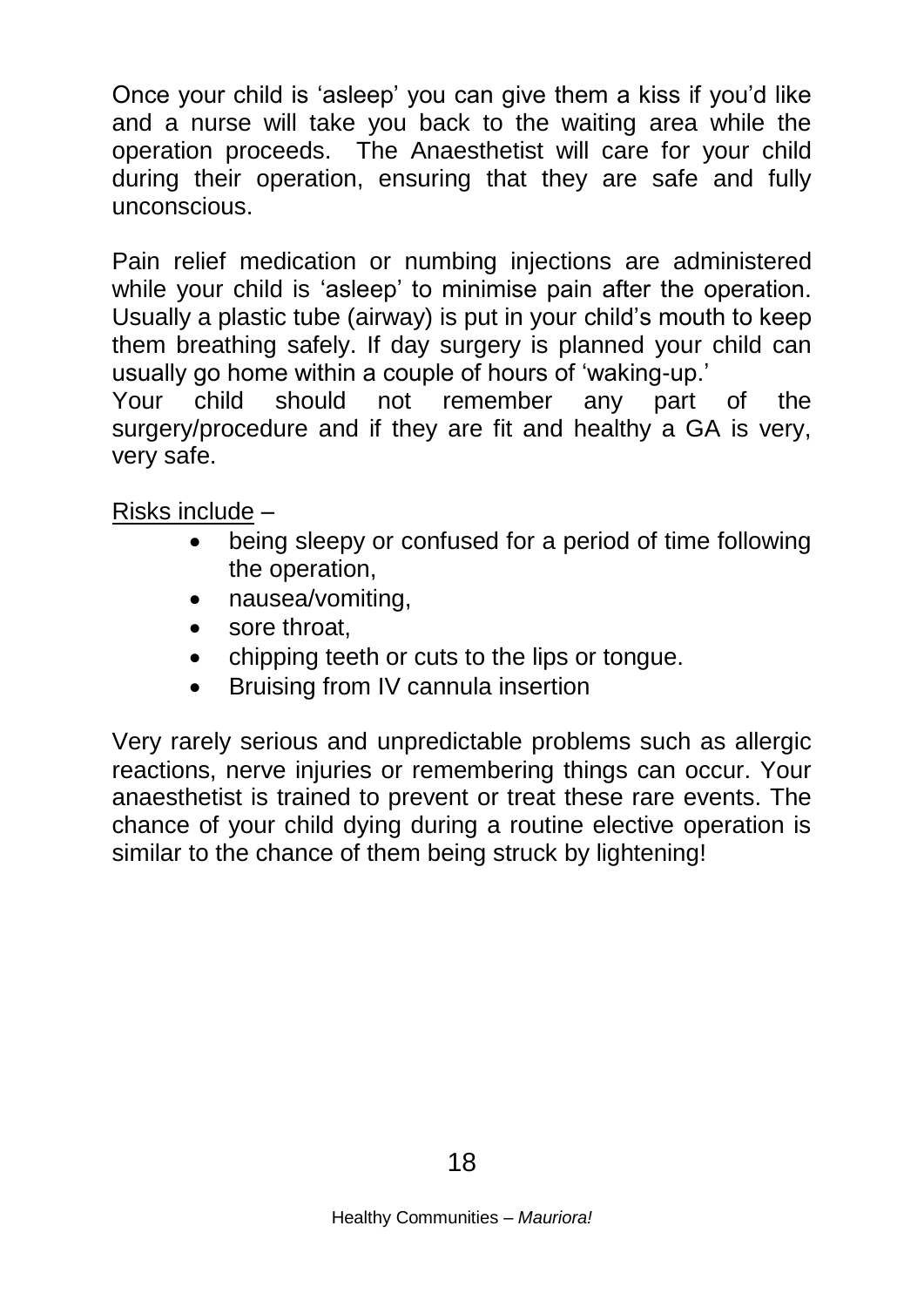## **Pain Relief After Your Operation**

During and after the operation an important aspect of care is the management of your child's pain. Acute pain from an operation usually improves rapidly over the first few days, but pain is very much an individual experience and no-one can tell exactly what it will be like for your child.

When children first 'wake-up' after their operation they can be quite upset. This is not always due to pain. Hunger, unfamiliar surroundings and unfamiliar faces may all cause some distress. We may ask you to come and help us comfort your child and we will treat pain if that is the likely or vocalised cause for their distress. Often a cuddle from a loved one and an ice block is all that's needed to ease the initial 'wake-up' distress.

If the surgery is day surgery a prescription will be provided to take to the pharmacy on your way home for pain relief medication. It will be tablets or syrup. If you cannot afford, or are unable to visit a pharmacy please let our staff know.

We encourage you to give your child regular pain relief while pain is present following an operation. It works better this way and means that severe pain when numbing medications wear off (usually within the first 24 hours post-op) is much less likely. Most children will need pain relief for between 1 day and 1 week after the operation, depending on the type of operation.

If staying in hospital some of the more common ways we manage pain are;

- Medication by mouth
- Suppositories (tablets up your bottom)
- Medication through your intravenous line (drip)

On a regular basis after the operation our nurses will assess pain using a pain rating scale. An accurate assessment of pain

19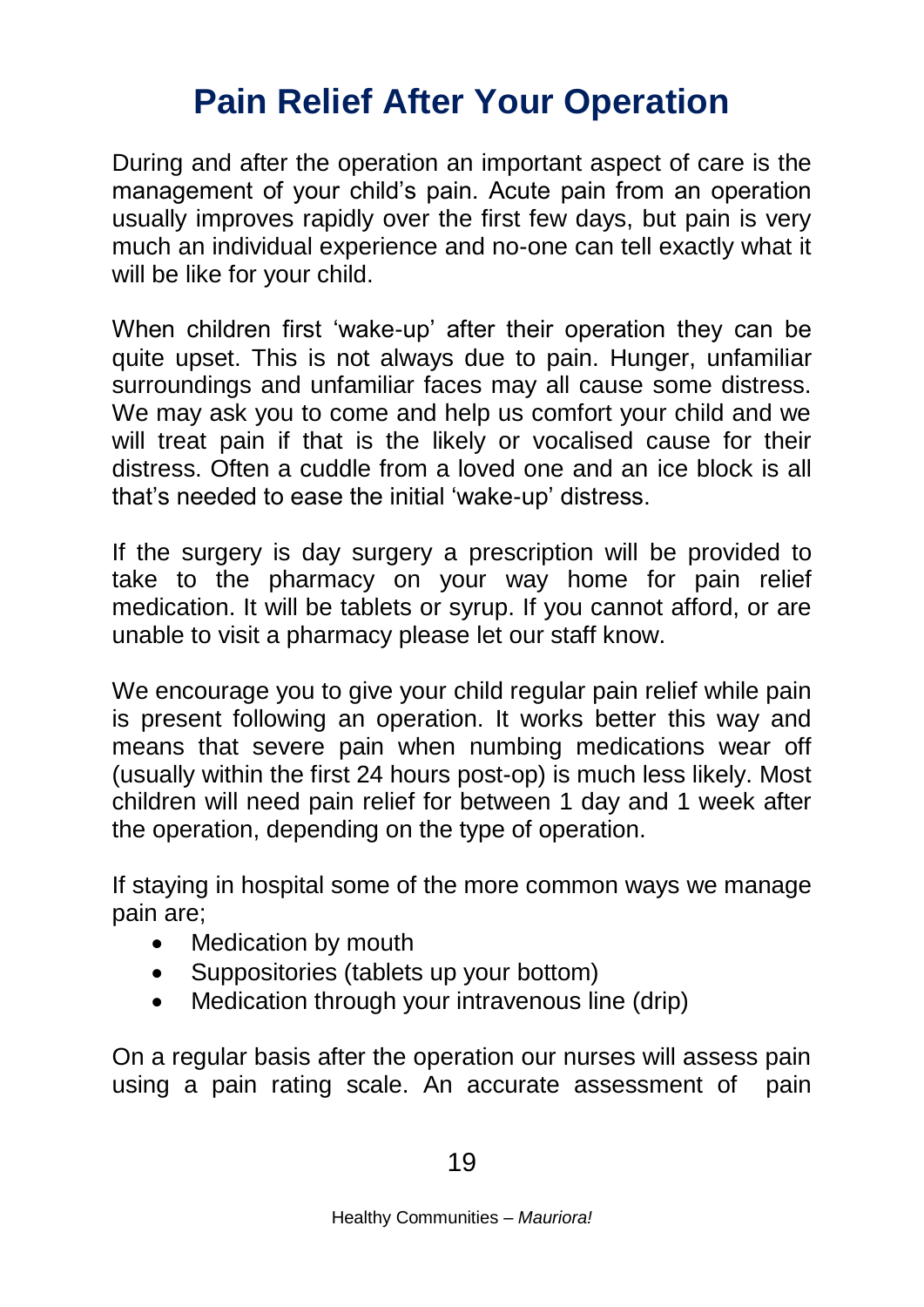provides valuable information on how well we are looking after your child and reducing their pain.

### Wong-Baker "Faces" Pain Rating Scale



From Wong D.L., Hockenberry-Eaton M., Wilson D., Winkelstein M.L., Schwartz P.: . Wong's Essentials of Pediatric Nursing, ed. 6, St. Louis, 2001, p. 1301. Copyrighted by Mosby, Inc. Reprinted by permission.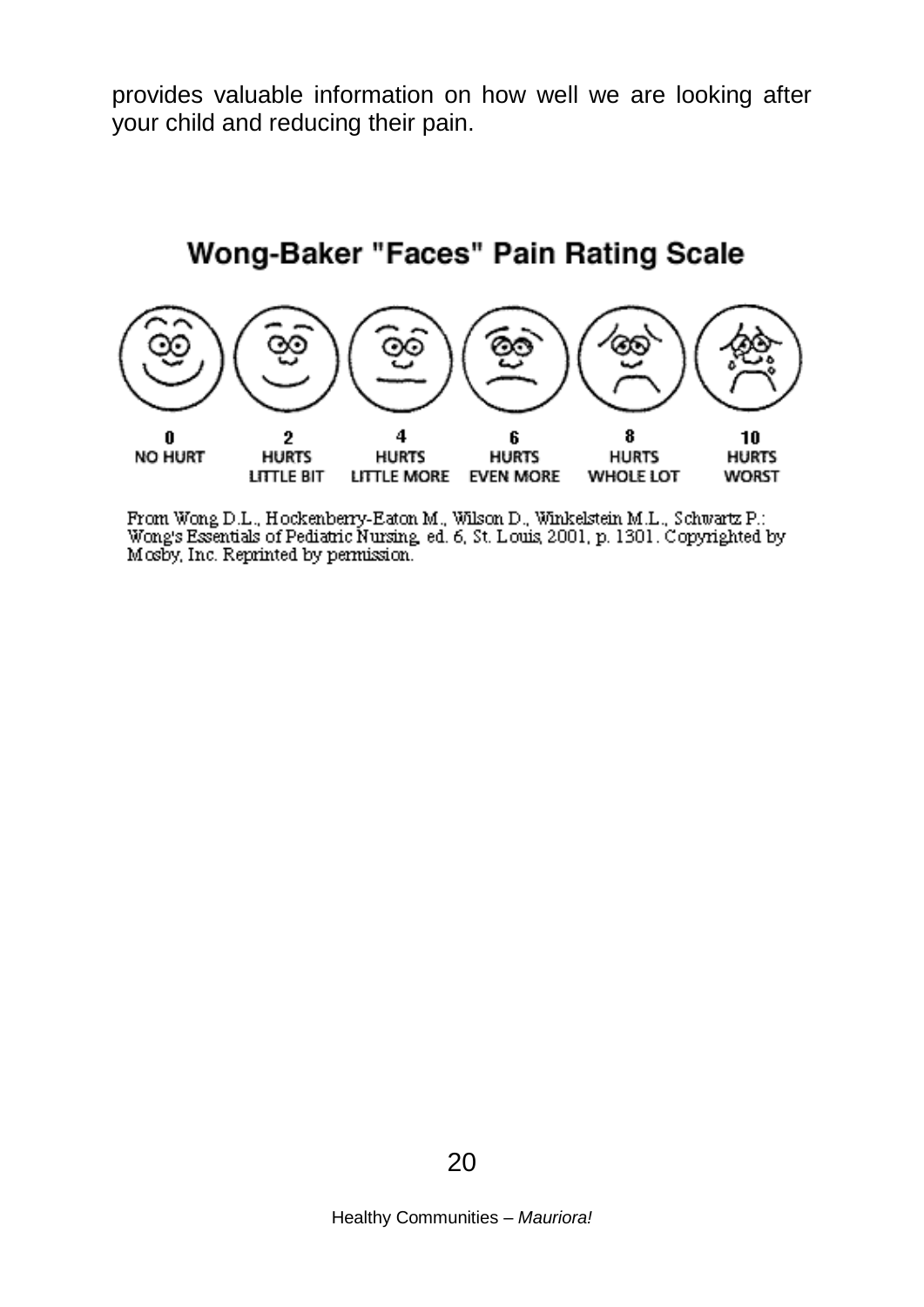## **After your Child's Surgery / Procedure**

After your child's surgery / procedure they will go to the recovery area.

As soon as they are awake and there are no safety concerns, one parent will be invited to be with the child. When your child is comfortable, the nurse will send you back to the Day Stay Unit or the Children's Unit.

### **Day Surgery**

Your child should be able to have a drink and a sandwich. A short while later, once they have recovered sufficiently, they will be able to get dressed and be ready to go home.

#### **Your child** must be accompanied **home by a responsible adult who can remain with them overnight.**

Please do not leave the Day Stay Unit with your child until you have received advice from the nurse and if appropriate, had their plastic tube (cannula) removed.

You should clearly understand what drugs your child may need to take for pain relief and who to call if you have a problem.

### **Overnight Surgery**

In the Children's Unit:

- $\triangleright$  Their pulse is taken often.
- $\triangleright$  They may have a small plastic tube (cannula) in their arm for fluids and antibiotics.
- $\triangleright$  Ring the bell to call a nurse if you have any questions or you think your child is in pain.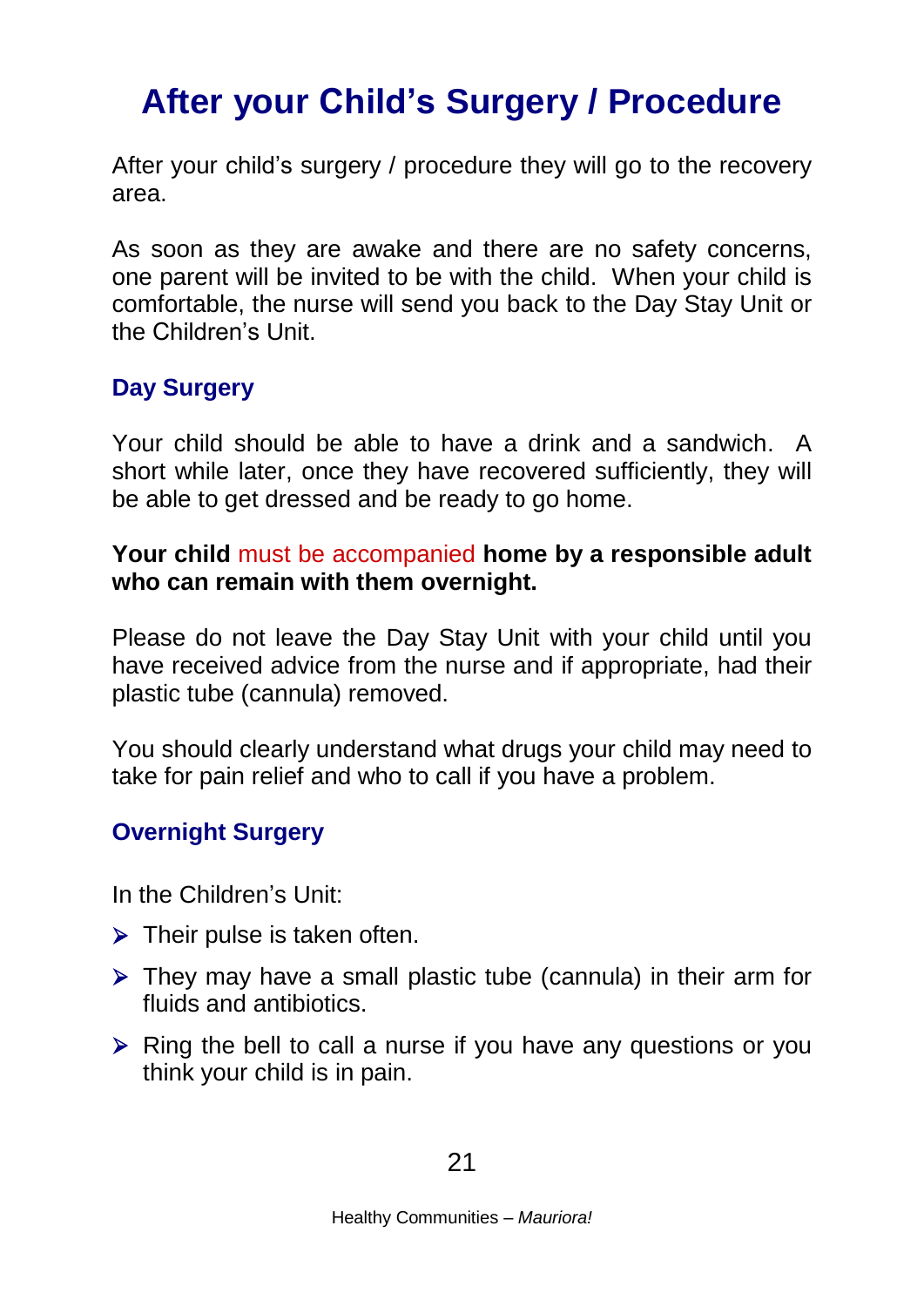## **On Discharge**

### **Before leaving make sure you have:**





Written instructions on what to do after their operation, when they can resume normal activity and return to day care, kindy, Te Kohanga Reo or school.

Their medications and/or prescriptions.



A follow up appointment if required. This may be sent out in the mail.

**If your child is staying overnight, we appreciate if you can arrange to leave the Children's Unit no later than 11.00am on day of discharge.**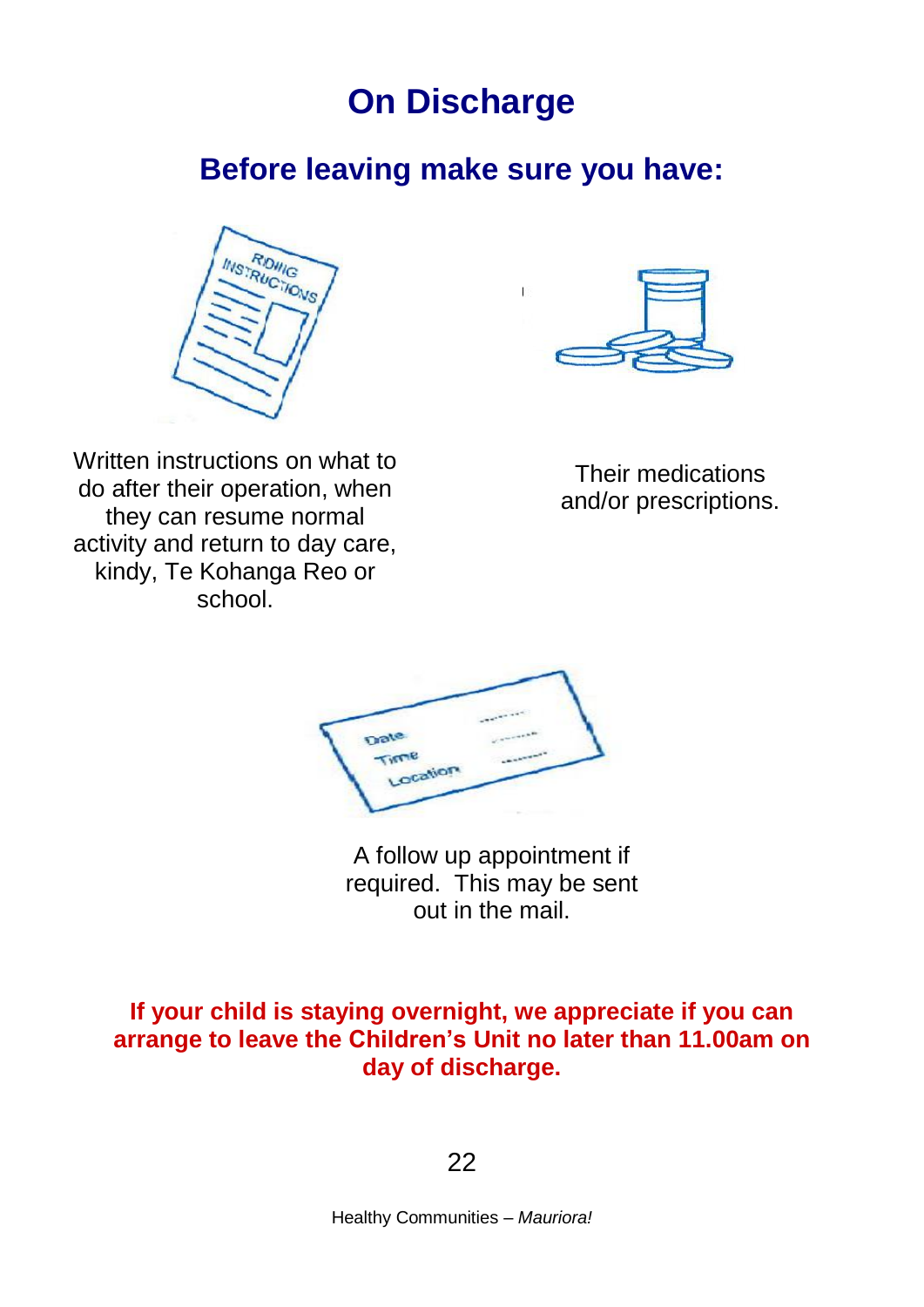## **On Discharge**

### **IMPORTANT PLEASE NOTE:**

### **For the first 24 hours after your child's anaesthetic :**



They should not eat or drink too much.



They need close adult supervision for 24 hours.







 $\mathbf{I}$ 

Give pain relief and other discharge medications as instructed.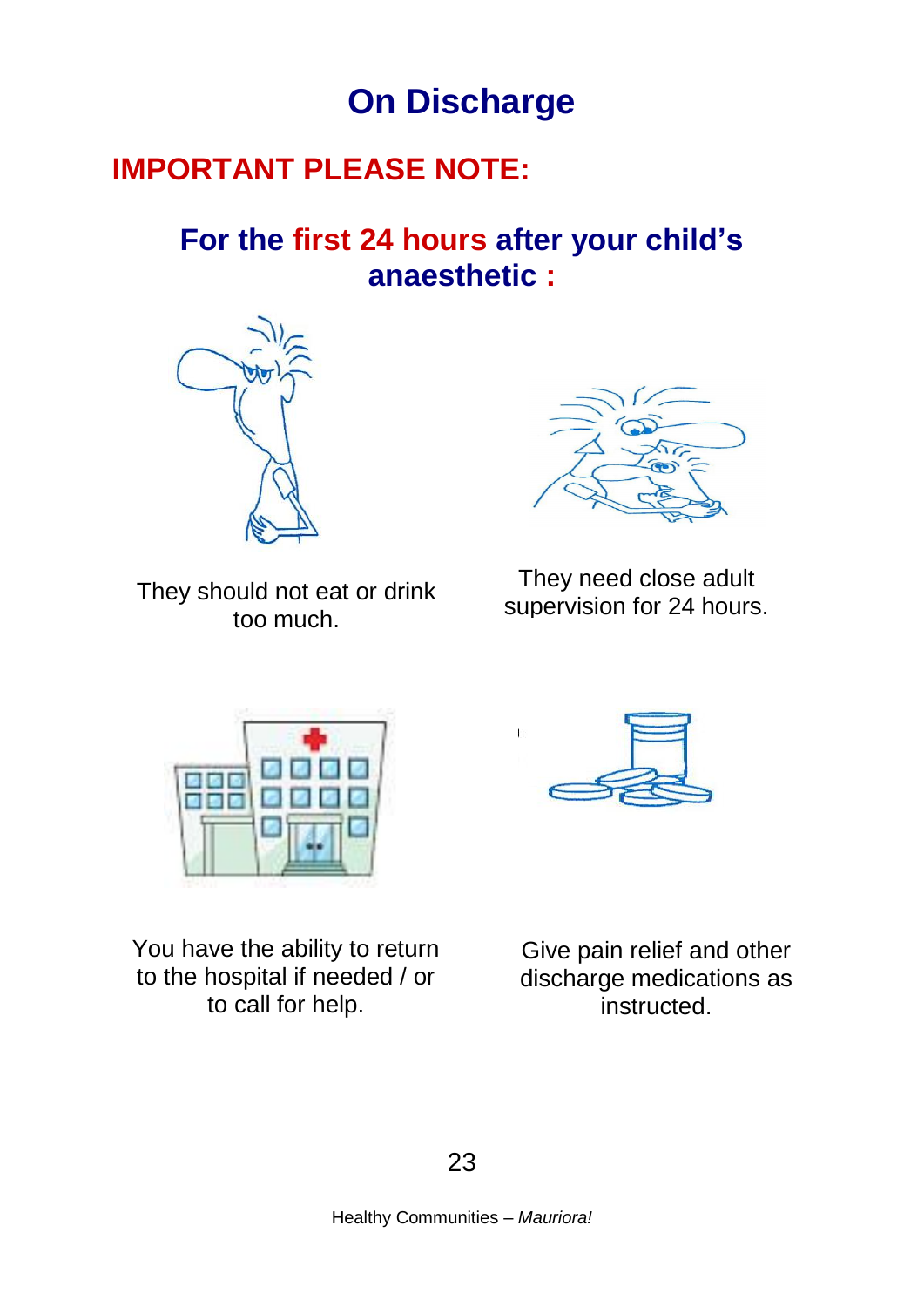## **Other Important Information**

- Our Maori Health Team, Te Aka Matua, provides care and support for patients and their families. Please ask staff if you would like a member of the team to contact you.
- TV's are provided in all rooms in the Children's Unit.
- There is a playroom in the Children's Unit that your child is able to use if admitted to the unit. A Play Specialist is available to assist with coaching, distraction or education around the child's procedure or intervention.
- $\triangleright$  Smoking is not permitted anywhere on Lakes DHB site by anybody including staff, patients and visitors. If you would like help quitting whilst in hospital with your child, please tell one of the nurses.
- $\triangleright$  In the pre-assessment clinic we have pamphlets available for you outlining Your Rights and Responsibilities. Alternatively they can be found on the lakes DHB website by searching for 'rights and responsibilities.'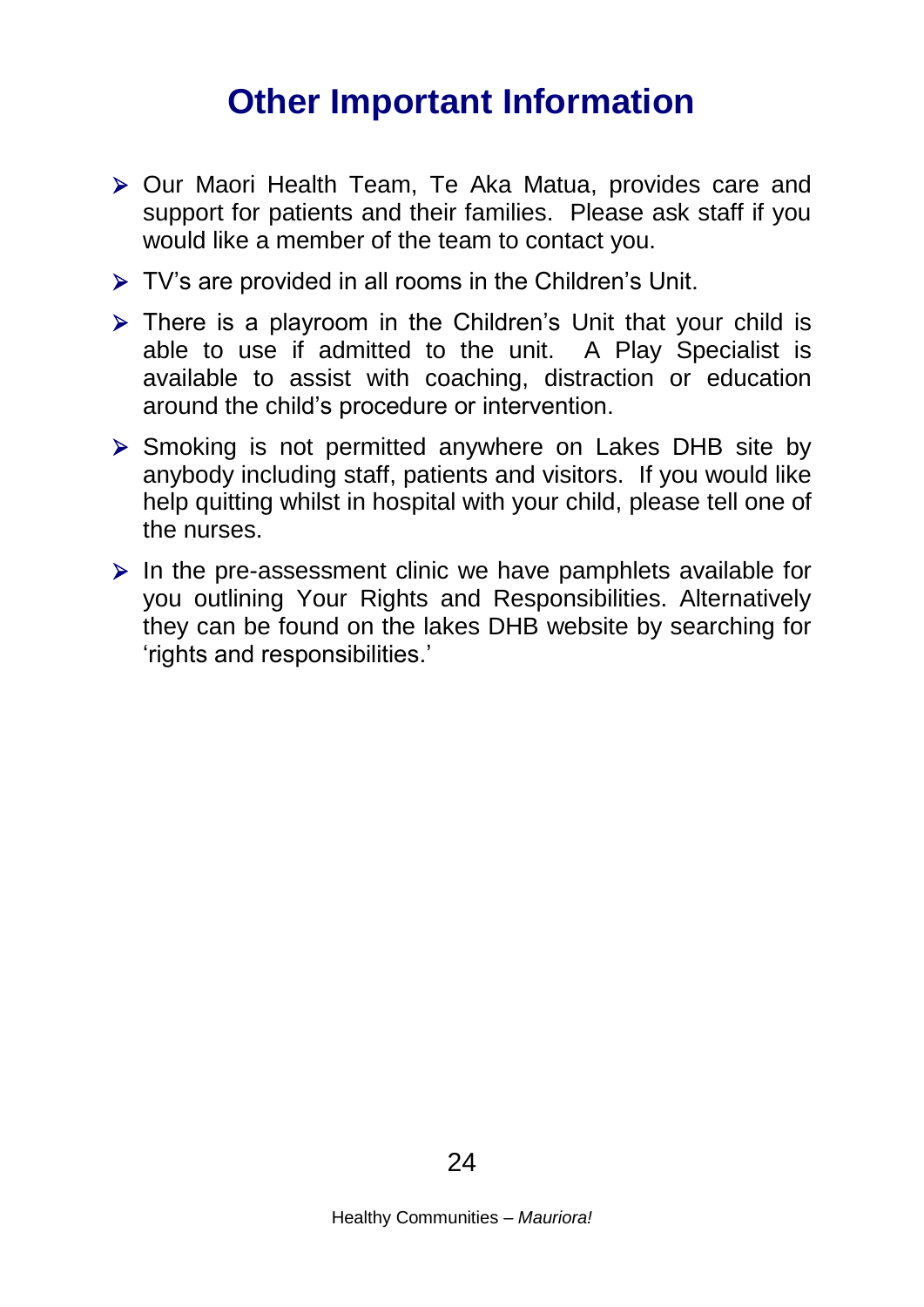## **Any Questions / Notes**